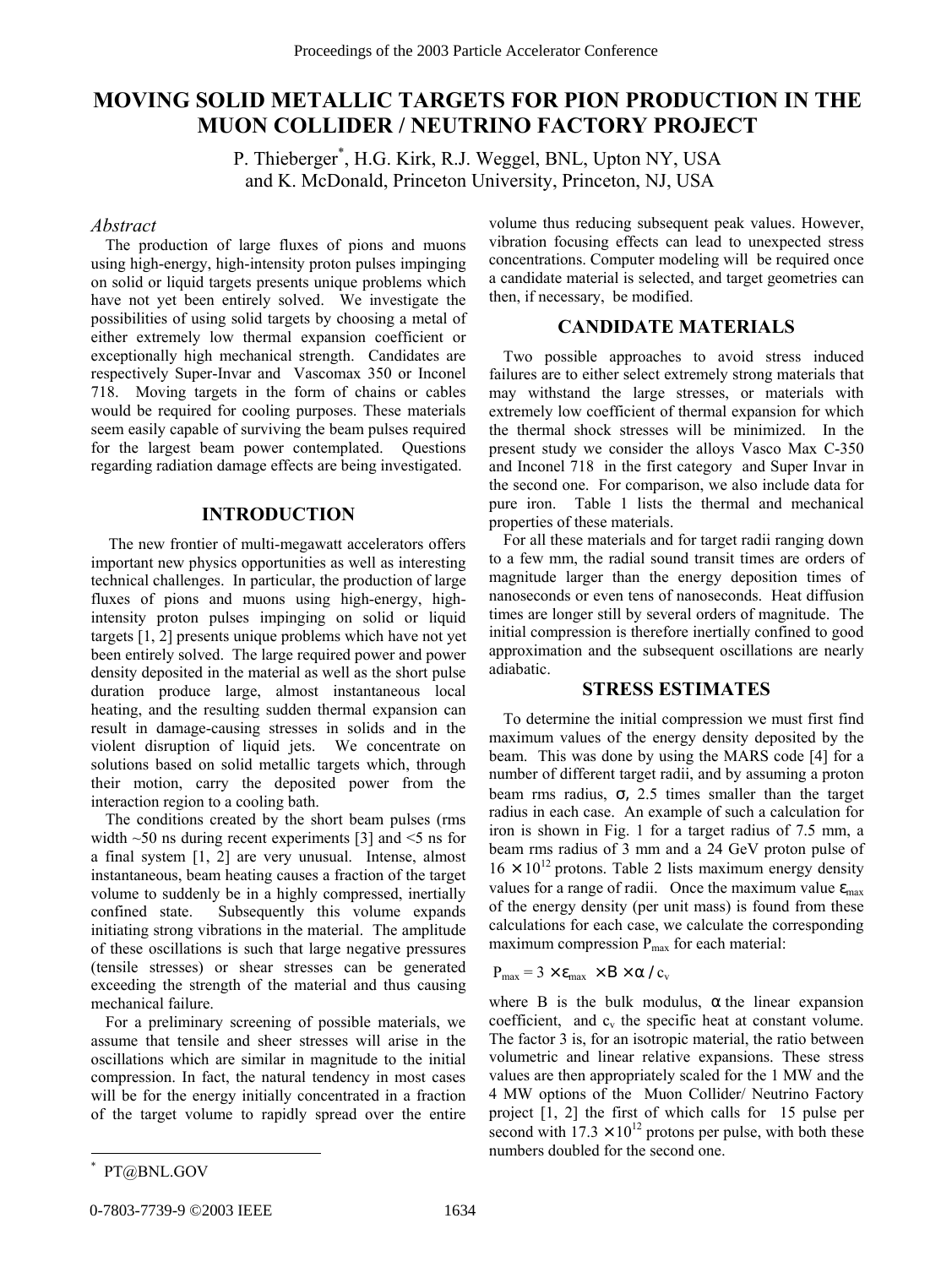|                     | Density           | Linear                  | Young   | <b>Bulk</b> | Poisson | Specific                            | Thermal    | Yield          | Fatigue       |
|---------------------|-------------------|-------------------------|---------|-------------|---------|-------------------------------------|------------|----------------|---------------|
|                     |                   | Exp.                    | Modulus | Modu-       | Ratio   | Heat<br>$\mathcal{D}_{\mathcal{A}}$ | Conducti-  | Stren-         | Endu-         |
|                     |                   | Coeff.                  |         | lus         |         | constant                            | vity       | gth            | rance         |
|                     |                   |                         |         |             |         | pressure                            |            |                | Limit         |
| Symbol              | ρ                 | $\alpha$                | Y       | B           | μ       | $C_{P}$                             | ⋏          | $\sigma_{0.2}$ | $\sigma_{-1}$ |
| Unit                | g/cm <sup>3</sup> | ${}^0$ K<br>$10^{-6}$ / | G Pa    | G Pa        |         | $J/(g^{0}K)$                        | $W/(m^0K)$ | M Pa           | M Pa          |
| Iron                | 7.87              | 12.5                    | 205     | 171         | 0.30    | 0.478                               | 80         | 170            | ~185          |
| Inconel 718         | 8.19              | 13.1                    | 200     | 158         | 0.29    | 0.435                               | 11.2       | 1034           | 586           |
| VascoMax<br>$C-350$ | 8.08              | 15.0                    | 200     | 167         | 0.30    | 0.450                               | 25.2       | 2242           | 758           |
| Super Invar         | 8.15              | 0.63                    | 144     | 88.9        | 0.23    | 0.515                               | 10.5       | 276            | $\sim$ 138    |

**Table 1. Mechanical and thermal characteristics.** 



**Fig. 1** Three-dimensional view of energy deposition MARS values for a 3 mm rms radius 24 GeV,  $16 \times 10^{12}$ proton beam pulse on a 7.5 mm radius iron target.



**Fig. 2** Maximum initial stress as % of yield stress for the 24 GeV,  $17.3 \times 10^{12}$  proton beam pulses required for the 1 MW option.

In Figs. 2 and 3, we apply our criterion to both options of the Muon Collider/Neutrino Factory proposal [1, 2] by plotting these maximum stresses as percentages of the respective yield stresses for the different materials and for



**Fig. 3** Maximum initial stress as % of yield stress for the 24 GeV,  $34.7 \times 10^{12}$  proton beam pulses required for the 4 MW option.

a range of rms beam radii, with target radii 2.5 times larger. We see, for example, that for Vascomax 350 our criterion wouldn't be exceeded even for the 4 MW option down to a  $\sim$ 4 mm radius target which is smaller than envisaged. Super-Invar, while being further from reaching the yield stress is limited to larger radii due to the fact that its low expansion coefficient characteristic disappears at temperatures higher than  $\sim$ 120 °C. Also, results from radiation damage studies, reported elsewhere in these proceedings [5], indicate that Super-Invar may not be an appropriate choice.

A somewhat more stringent criterion for estimating the resiliency of these materials is to compare the maximum initial stresses to the fatigue limit instead of the yield stress. In that case the results for Vascomax 350 and for Inconel 718 become similar, and indicate that target radii equal or larger than 4.5 mm and than 7.5 mm would be viable for the 1 MW and the 4 MW option respectively. Using fatigue limits is probably overly conservative since these limits, which are specified at low repetition rates, are known to increase substantially with frequency. We also see that iron or other alloys much weaker than the ones considered here would be inadequate even for the 1 MW option using either criterion.